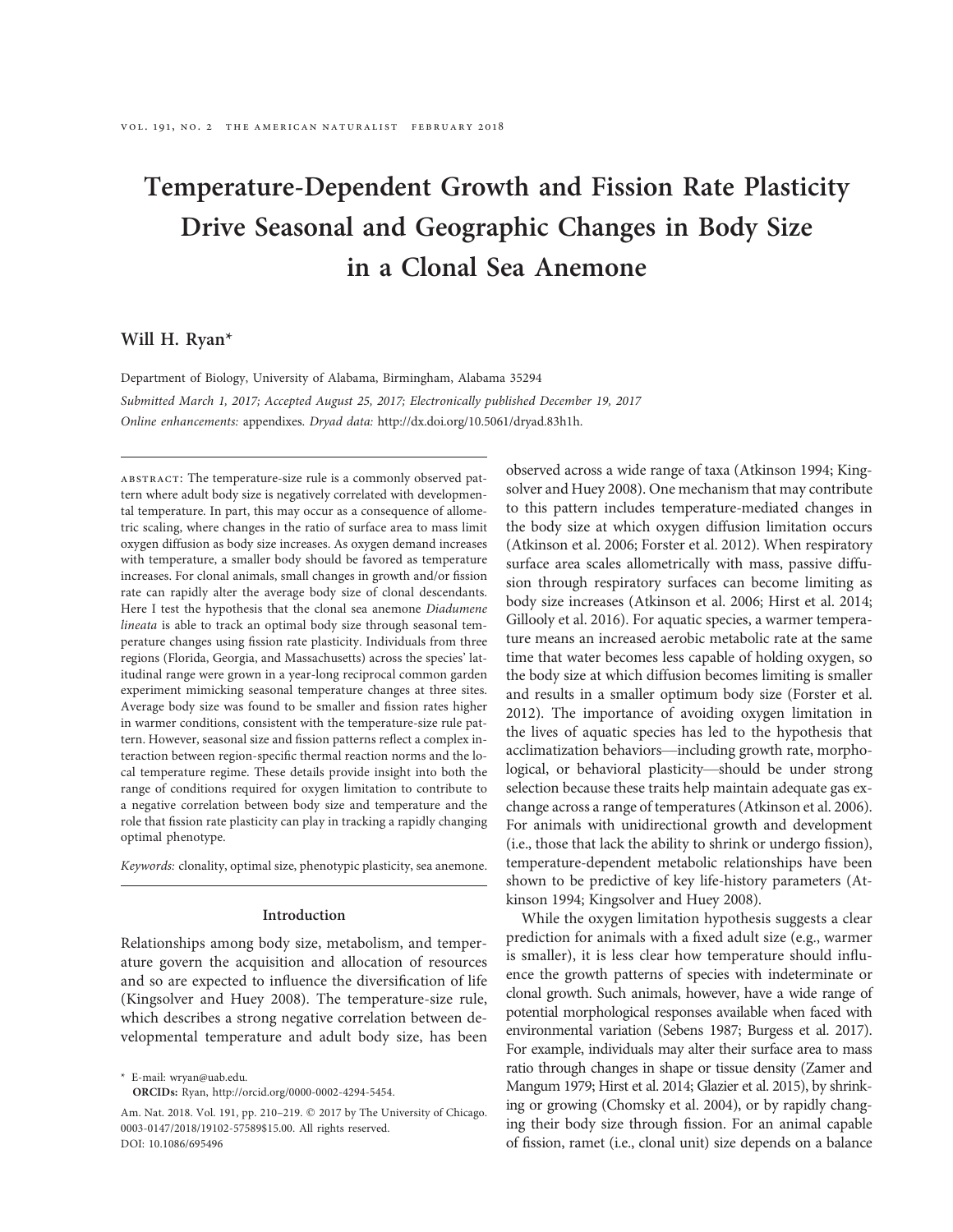between growth rate and fission rate, so temperature-dependent changes in either or both rates can change the average ramet size (Forster et al. 2011). The size of individual ramets of some clonal animals have been shown to follow the expectations of the temperature-size rule in the lab (Atkinson et al. 2006) and through time in the field (O'Dea and Okamura 1999), suggesting that the mechanisms that govern adult body size in unitary organisms might influence ramet size in clonal animals (Hughes 2005; Burgess et al. 2017). However, we have little empirical evidence to identify the role of temperature-dependent growth or fission rate in ramet size patterns or to understand how these rates evolve in clonal animals (Geller et al. 2005).

Predicting optimal behavior becomes more complicated when different forms of temperature variation are considered. Patterns consistent with the "warm is smaller" prediction have been widely documented in temperature manipulation studies (reviewed in Atkinson 1994; Kingsolver and Huey 2008) but have also been demonstrated across latitude (i.e., Bergmann's rule; Kingsolver and Huey 2008), in response to seasonal temperature fluctuations (O'Dea and Okamura 1999; Horne et al. 2017), and through time, in association with directional climate change (Daufresne et al. 2009; Gardner et al. 2011; Sheridan and Bickford 2011). Together, these examples highlight the complex patterns of temperature influencing growth, size, and energy allocation in natural populations; thermal reaction norms are shaped simultaneously by both seasonal and spatial temperature gradients as well as by long-term environmental trends (Angilletta et al. 2003). As such, size variation across a species' latitudinal range is expected to be a product of plastic growth and development rates (Forster et al. 2011) as well as local genetic adaptation that promotes the expression of appropriate growth and reproduction patterns for a given environment.

In strongly seasonal environments, changes in fission rate with temperature may allow individuals to vary ramet size in order to track a changing optimum through time. By dividing somatic tissue into optimally sized units, an organism can maintain positive somatic growth even when allometry constrains individual growth (Sebens 1982, 2002; Hughes 2005). Where steep environmental gradients are present, however, unavoidable trade-offs may limit any one genotype's ability to produce an optimal phenotype across the breadth of possible environments, leading to differentiation in reaction norm shape among populations experiencing different environmental regimes (Angilletta et al. 2003; Amarasekare and Johnson 2017). Local adaptation in thermal plasticity in response to seasonal temperature patterns may also enhance (Horne et al. 2017) or mask (Conover et al. 2009) the appearance of the latitudinal clines in body size because both genotype and environment vary over the latitudinal gradient. The interplay between local

adaptation and plasticity is complex but worth investigating, because patterns of local differentiation in thermal reaction norms across the latitudinal range of a species can be a strong clue as to the selective forces that shape body size, life cycle, and life history (Conover et al. 2009). In addition, patterns of fission rate plasticity across these environments may give us clues as to the adaptive value of fission itself.

One way to understanding the role of fission in tracking a changing optimal body size is to identify the variation in fission rate expression that exists within and among populations and to see how this variation is arranged across the latitudinal range. Here I use the clonal sea anemone Diadumene lineata (orange-striped green anemone), which shows temperature-dependent fission (Miyawaki 1952; Minasian 1979), to explore the influence of seasonal temperature change on fission rate and body size. I test the hypothesis that fission rate plasticity is a plausible mechanism for tracking an energetically optimal body size through time in a changing environment. Specifically, I address three questions: (1) How does the pattern of seasonal temperature fluctuations affect the growth, fission rate, and body of anemones over the year? (2) Do individuals from different parts of the latitudinal species range differ in their relationship between fission rate and temperature? (3) Do seasonal changes in average ramet size follow a pattern consistent with the temperature-size rule, as predicted by the oxygen limitation hypothesis?

#### Material and Methods

## Species Description

Diadumene lineata is a small sea anemone without photosymbionts that occurs in the upper littoral zone in harbors and sheltered estuarine waters around the world. It is often associated with oysters, mussels, barnacles, and/or green algae that trap water at low tide and may help ameliorate fluctuations in temperature and air exposure during tidal cycles. A combination of robust physiological tolerance to changes in salinity, temperature, and air exposure and a prolific rate of asexual reproduction were likely important in allowing this anemone to become globally established (Shick and Lamb 1977), following a spread from East Asia (Uchida 1932).

On the east coast of North America, D. lineata now occurs across a latitudinal range from the Gulf of Mexico to Maine, where it experiences average monthly water temperatures from 3° to 30°C (app. A; apps. A-D are available online), with peak temperatures spiking below freezing to above 307C. In short-term laboratory studies, this species has shown a temperature-dependent fission rate, where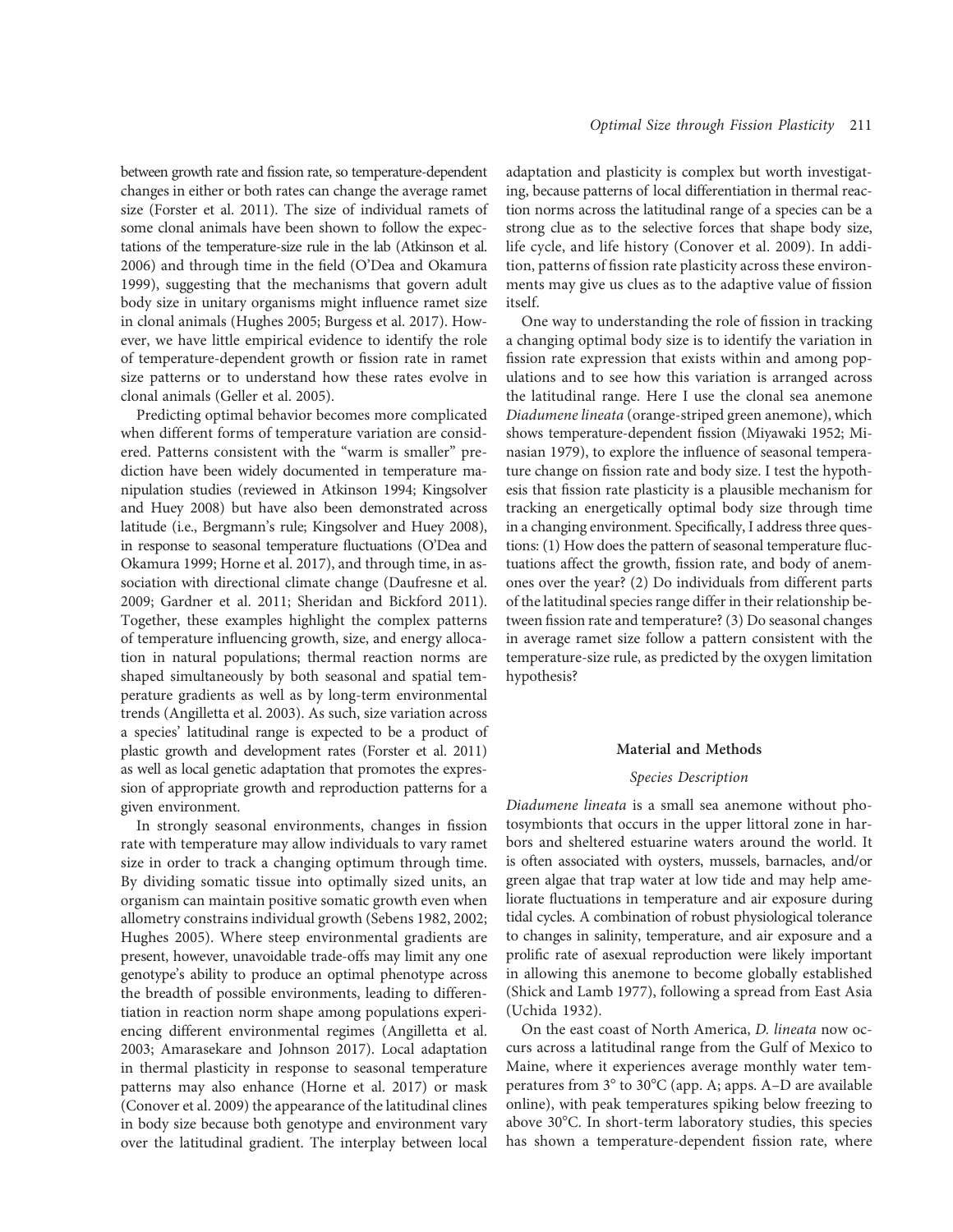warmer water stimulates more frequent episodes of binary fission (Miyawaki 1952; Minasian 1979) and reduces average body size (Minasian 1982; Ryan 2017a). Individuals across the species' range vary by up to four orders of magnitude wet mass and typically undergo annual bouts of both asexual fission and gametogenesis (Ryan 2017a), though the timing and interaction of the two processes remains understudied.

# Measuring the Effect of Seasonal Temperature Patterns on Fission Rate, Growth, and Body Size on Individuals from across the Species Range

Over 2 weeks in January 2013, D. lineata individuals were collected from three sites across the latitudinal range of the species. Florida (FL) individuals were collected from the underside of sedimentary cobbles on a sandy beach adjacent to the Florida State University Coastal Marine Lab boat ramp (29.915188N, -84.513690W). Georgia (GA) individuals were collected from breakwater rocks near the fishing pier at King's village, St. Simon Island, Georgia (31.134196N, -81.395825W). Massachusetts (MA) individuals were collected from a sheltered cove of bench rock near the Northeastern University's Marine Science Center in Nahant, Massachusetts (42.419810N,  $-70.903376W$ ). At each site, 60 individuals were haphazardly picked from the high intertidal area using forceps, leaving 1–2 m between collection points to minimize the influence of smallscale clonal aggregations. Individuals were transported to Florida State University and separated into individual containers in a growth chamber at  $10^{\circ}$ C for 7-14 days to acclimate to laboratory conditions.

On February 1, 2013, 20 individuals from each site were isolated in 25-mL glass test tubes with artificial seawater (Reef Crystals in deionized water at 32 ppt; Instant Ocean, Blacksburg, VA) and randomly assigned to one of three temperature regimes. Treatment regimes consisted of seasonal temperature patterns mimicking each of the three collection sites, establishing a factorial design with site of origin crossed with treatment temperature. Temperatures ranging from  $3^{\circ}$  to  $29^{\circ}C (\pm 1^{\circ}C)$  were achieved with environmental chambers. Anemones were grown in the dark to minimize the growth of fouling algae. It is unknown what role light plays in the biology of this species; however, field-collected individuals are commonly found underneath rocks in total darkness.

Over the duration of the experiment, the temperature of each chamber was adjusted every 2 weeks to match the biweekly average temperature observed near each collection site. Temperature data were taken from the nearest publicly available data source and averaged over the 3 years before the start of the experiment (2010–2012). Three times per week, all test tubes were flushed with freshwater, refilled

with new seawater, and fed with an aliquot of 2- or 3-day-old Artemia nauplii. Once per week, all anemones in all tubes were counted and had their pedal disks photographed for size measurement. Body size was measured from images using a digital tablet and pen to trace the perimeter of the basal footprint with Image J software (National Institutes of Health, Bethesda, MD) to calculate the pedal area (mm<sup>2</sup>) of each ramet (individual anemone).

## Analysis

A genet (the collective term for all clonal descendants housed in each tube) was considered to have survived if at least one ramet was still alive at the end of the year-long experiment. Comparisons among treatments were made by calculating the proportion of genets surviving out of the initial number of genets assigned to that treatment. To quantify the effect of temperature regime on fission rate, the average number of ramets produced per genet in each treatment combination after 52 weeks were natural log transformed and compared with a two-way ANOVA.

The temperature threshold below which no fission occurs for each population was estimated by observing the number of clonal decedents produced over time. The inflection point where each treatment group began to show a constant or declining number of clones across multiple weeks after a period of sustained clonal increase was recorded and used to characterize the temperature at which fission ceased for each treatment. This value was compared across temperature treatments and population of origin with a two-way ANOVA.

The accumulated biomass for each genet after 1 year was quantified using the pedal disk area of each individual to estimate a dry biomass equivalent (app. B). The estimated dry biomass for all ramets of each genet were summed to estimate a total genet biomass. These values were natural log transformed and compared among treatment combinations with a two-way ANOVA.

The influence of temperature regime and site of origin on the mean body size among treatments was measured by calculating the mean natural log of the pedal area (mm<sup>2</sup>) for all ramets in each genet each week. Site of origin, temperature treatment, and week were used as predictive variables in a set of individual growth curve models (LME using maximum likelihood) comparing the shape of the body size trajectory over time among genets with week set as a random factor. Stepwise model selection was then used to identify the combination of predictive variables that best fit the data. Details of the models and model selection are presented in appendix C.

No mature gametes were released through the duration of the experiment, so gametogenesis could not be quantified. However, individuals in colder water did have thick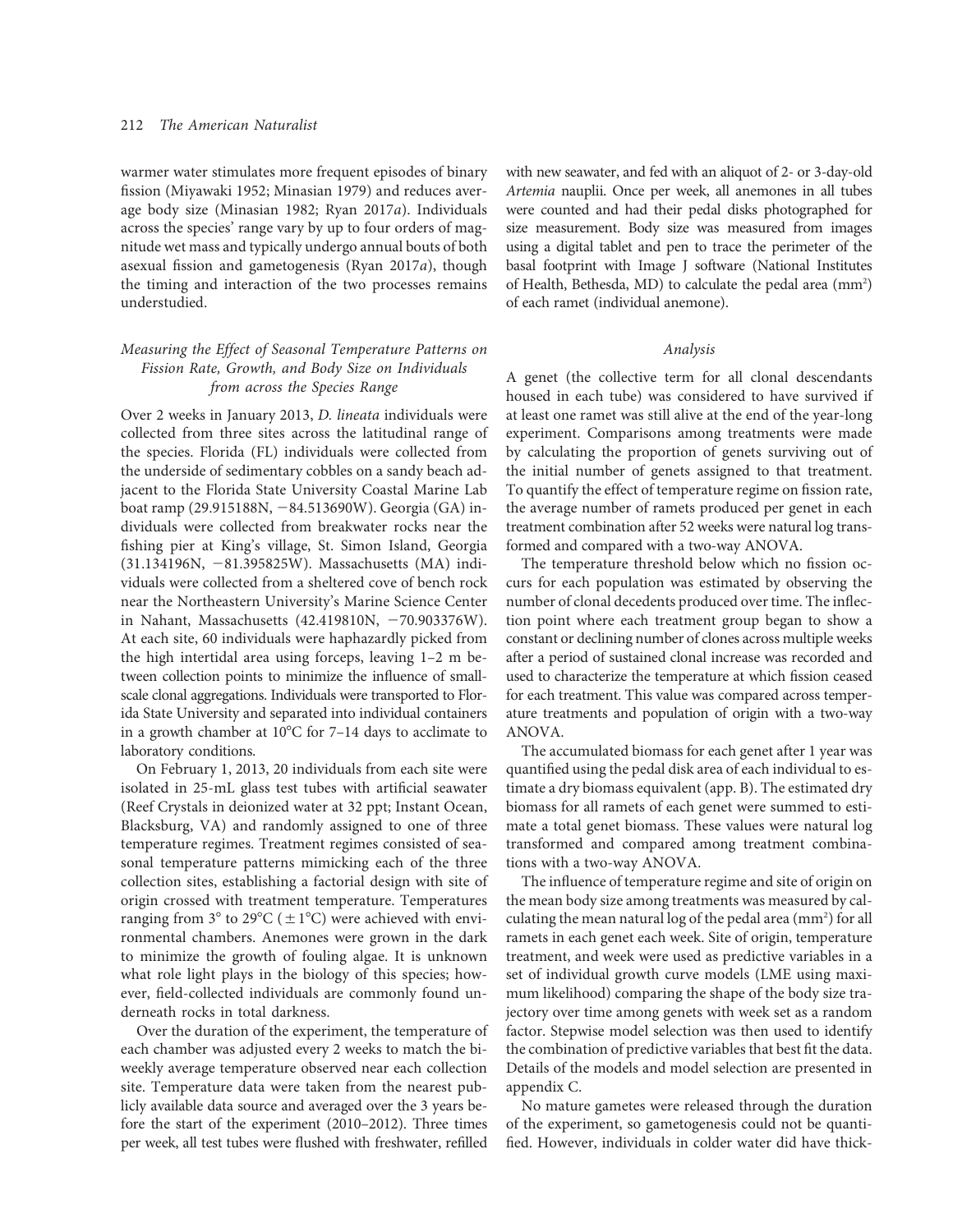ened mesenteries (observed through the body wall), which typically occurs during early stages of gametogenesis (Fukui 1995; Ryan 2017a). Confirming or quantifying gametic investment for unreleased gametes requires sacrificial sampling; quantifying any such activity was not possible in this experiment.

## Tracking Changes in Body Size in Field Populations

Seasonal changes in average body size measured in the field were compared with those under laboratory conditions over an annual cycle. On average, field sites in Florida and Georgia were visited every 2 months and in Massachusetts every 4.5 months from January 2013 through December 2015. All three sites were visited once more in June 2016. During each sampling event, one person walked a transect line parallel to the waterline through each site, and at approximately 5-m intervals, all of the anemones (up to 20 individuals) within a 25-cm2 area were collected. This process was repeated until approximately 50–100 anemones were collected. Because of the extreme rugosity of some of the habitats (e.g., oyster beds) and the patchiness of D. lineata even where it is abundant, it is difficult to estimate population density in a meaningful way, and so population density was not measured in this study. Collected anemones were returned to the lab, photographed for pedal area, and preserved for other projects.

## Constructing Body Size and Fission Rate Reaction Norms across Temperature

A second experiment was performed in order to understand the shape of the reaction norm of temperature with body size and fission rate without the confounding effects of seasonality. Clonal replicates of nine genets used above were isolated and divided among growth chambers at each of five constant temperatures for 12 weeks. Pedal area and fission rate data were used to construct a species-average reaction norm for each trait (for detailed methods, see app. D).

## Regression of Dry Biomass on Pedal Area

In order to validate pedal area as a consistent proxy for comparing body sizes, 48 D. lineata individuals ( $N_{\text{MA}} = 9$ ;  $N_{GA} = 18$ ;  $N_{FL} = 21$ ) were sacrificed to construct a regression of dry weight (mg) on pedal area (mm<sup>2</sup>). Individuals were held in artificial seawater without food for at least 2 days to ensure an empty gut, and then the pedal area of each individual was calculated from a photograph, as described above. After checking that the body column and foot were free of detritus under a dissecting microscope, individuals were flushed with freshwater to remove extraneous salt before being placed in tared foil boats in a 70°C drying oven for 72 h. Dry tissue was reweighed on a microbalance. The natural log of pedal disk area was a good predictor of the natural log of dry biomass ( $r^2 = 0.871$ ; app. B), with a relationship described by the equation ln (dry biomass) = 1.139  $\times$  ln (pedal area) -1.931. There was no significant difference detected in the slope of the relationship among individuals collected from the three sites  $(F_{2,42} = 1.18, P = .317; ANCOVA)$ , although note that there is a difference in the range of body sizes present at each site (app. B).

# Water Temperature

Surface water temperature data were retrieved from publicly available dockside monitoring stations (Florida: Florida State University Coastal Marine Lab dockside station; Georgia: National Oceanic and Atmospheric Administration [NOAA] dockside station FPKG1 at Fort Pulaski Island; Massachusetts: NOAA dockside station BHBM3 in Boston). Obvious errors in the data were removed, and then data were averaged to produce biweekly temperature estimates. While the actual body temperature in the field would likely be affected by tidal cycle and intertidal microhabitat characteristics, these data provide the best available approximation of the average temperature environment. Water temperatures over the duration of the field collections varied across seasons and among sites. Massachusetts remained colder than Georgia or Florida throughout the year, although all sites showed a similar fluctuation of 15°-20°C between winter and summer (app. A).

All analyses were performed in R (v. 3.1.2; R Development Core Team 2014). Data used in all analyses are available in the Dryad Digital Repository: http://dx.doi.org /10.5061/dryad.83h1h (Ryan 2017b).

## Results

Genets were lost from all treatments, with most mortality occurring in the first 4 months of the experiment. Individuals experiencing the most extreme conditions relative to their home conditions showed the fastest and overall highest genet extinction, with only 25% of genets remaining from the Florida in Massachusetts and Massachusetts in Florida treatments by the sixteenth week of the experiment (fig. 1). Despite genet level extinction occurring in all treatments, all three origins showed the highest survival (Florida, 58%; Georgia, 70%; Massachusetts, 45%) in their home conditions. Genets from the intermediate condition (Georgia) showed the smallest difference in mortality among temperature treatments (survival range, 55%–70%), whereas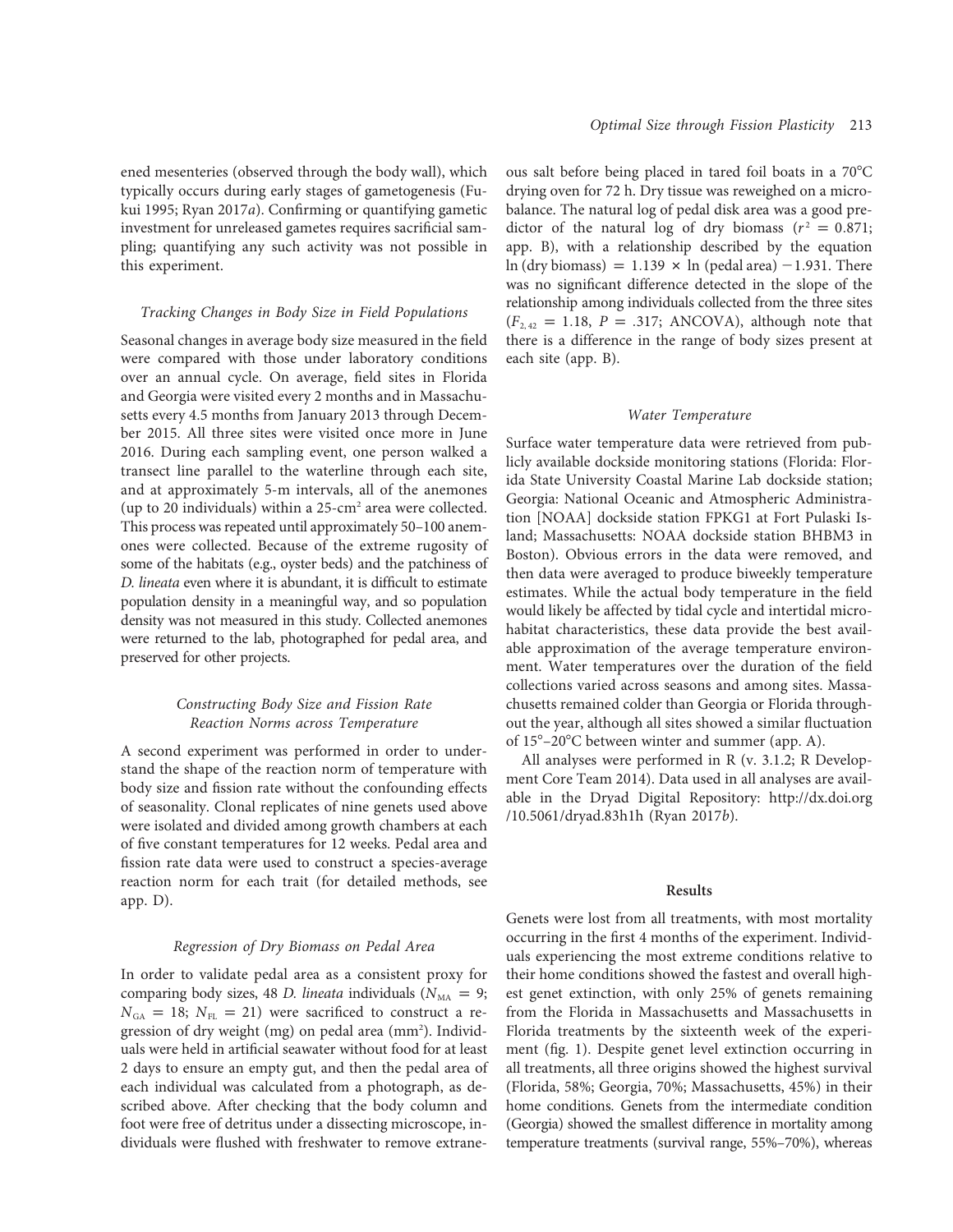

Figure 1: Proportion of genets surviving through time in common garden treatments mimicking the seasonal temperature pattern at each of three sites. Survival over 52 weeks depends on population of origin (circles, Florida [FL]; triangles, Georgia [GA]; squares, Massachusetts [MA]) and temperature treatment.

Florida genotypes did well in both Florida and Georgia conditions but suffered high mortality in Massachusetts. Massachusetts genets suffered equally high mortality in both Georgia and Florida conditions, with many more genets persisting in home conditions. Home condition survival was lowest in Massachusetts genotypes relative to Florida or Georgia genotypes. Individual ramets also suffered occasional mortality for unknown reasons. This mortality is represented in aggregate genet biomass measures but was not quantified directly.

There were also significant differences in fission rates among treatments. After 1 year, the mean number of ramets per genet for the genets that survived differed significantly among site of origin (Florida, 6.05; Georgia, 3.15; Massachusetts, 3.418;  $F_{2,71} = 28.80, P < .001$ ) and temperature treatment (Florida, 6.70; Georgia, 4.33; Massachusetts, 1.58;  $F_{2,71} = 43.14$ ,  $P < .0001$ ; fig. 2A). Individuals from Florida produced significantly more ramets than either Georgia or Massachusetts individuals pooled across temperature treatments (distinguished with Tukey's honest significant difference [HSD]). The mean production of genets pooled across origins was highest under Florida conditions, followed by Georgia and then Massachusetts conditions, where very few clones were produced by any genet. There was a significant interaction of the main effects (origin  $\times$  temperature treatment;  $F_{4, 71} = 2.75$ ,  $P = .035$ ) driven by a convergence onto very low clone production among origins under Massachusetts conditions.

The rate of ramet production (for genets that survived the duration of the experiment) increased predictably as temperature increased in spring and summer and declined again through the fall in all treatments. This produced an annual pattern of punctuated clonal proliferation during the warmest months interspersed with a period of stasis

when water temperatures were below approximately  $14^{\circ}$ –  $19^{\circ}$ C (fig. 2A). The mean threshold temperature below which no fission occurs was marginally lower for Georgia and Florida individuals than for Massachusetts individuals  $(F_{2,63} = 3.068, P = .054; ANOVA; fig. 2A, inset).$ The threshold temperature also differed among temperature treatment ( $F_{2,63} = 38.274$ ,  $P < .001$ ), with individuals in Massachusetts conditions showing a significantly lower fission threshold temperature than either Georgia or Florida conditions. Most genets that survived all year underwent fission at least once during the year. Five of 13 individuals from Georgia and four of nine individuals from Massachusetts exposed to Massachusetts conditions did not undergo fission during the experiment. All surviving genotypes exposed to Georgia or Florida temperatures underwent fission at least once.

After 1 year, the mean estimated dry biomass per genet differed significantly among origins ( $F_{2, 71} = 8.35, P < .001;$ fig. 2B) and showed a significant interaction between origin and temperature treatments  $(F_{4,71} = 10.44, P < .001)$  but not among temperature treatments alone ( $F_{2, 71} = 0.24$ ,  $P = .791$ ). Anemones from Florida produced the greatest average biomass in warmer conditions (Florida and Georgia temperatures), producing significantly less biomass per genet under Massachusetts conditions (Tukey's HSD). Individuals originating in Georgia showed an opposite trend, producing equally low genet biomass in Florida and Georgia but high biomass under Massachusetts conditions. Individuals from Massachusetts produced the greatest average genet biomass under intermediate Georgia conditions, although differences among temperature treatments were not significant.

Individuals from all three sites showed similar changes in pedal disk area over time within temperature treatments,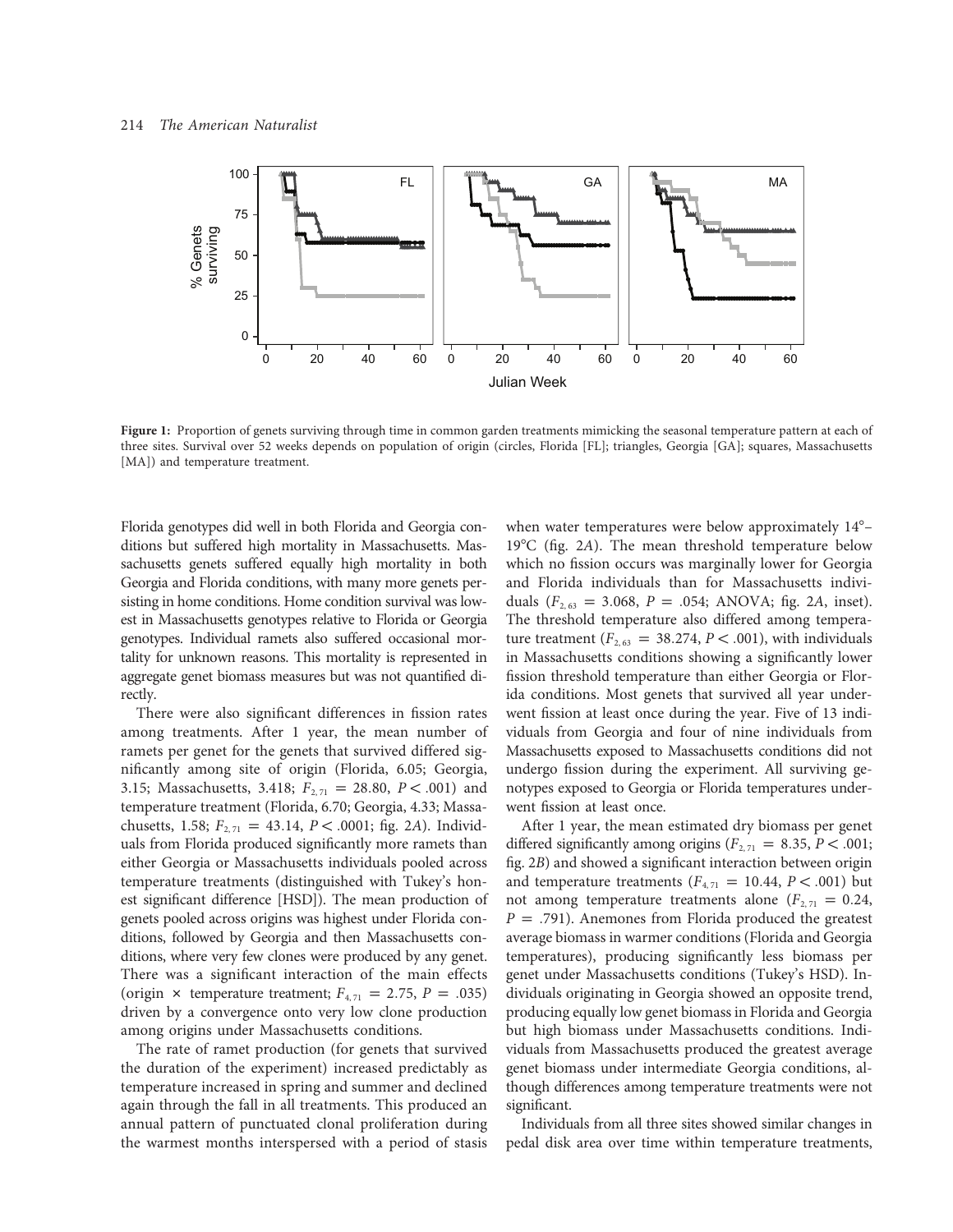

Figure 2: A, Mean  $\pm$  SE number of clonal descendants (ramets) produced by each individual collected from Florida (FL), Georgia (GA), or Massachusetts (MA) over 52 weeks in the lab at biweekly adjusted temperatures mimicking Florida, Georgia, or Massachusetts temperature conditions. Inset presents mean  $\pm$  SE temperature below which fission ceases by origin, averaged across temperature treatment. B, Mean  $\pm$ SE estimated dry biomass for each genotype (summed across ramets). Treatment combinations same as in A. C, Mean  $\pm$  SE pedal disk area (mm2 ) of individuals in each combination of origin and temperature treatment. Individual pedal disk areas averaged within treatment without respect to genotype to facilitate comparison with body sizes measured in the field. In all plots, gray bars indicate temperature in treatments over time.

with the notable exception of individuals from Georgia grown under Massachusetts conditions (fig. 2C). Under Florida conditions, pedal disk area initially increased, peaking at the beginning of March (by origin: Florida =  $13.82$  mm<sup>2</sup>; Georgia =  $21.18$  mm<sup>2</sup>; Massachusetts =  $26.23$  mm<sup>2</sup>) as the temperature increased past  $18^{\circ}$ C and fission began. Size then gradually decreased as temperature increased and fission continued through the summer. Genets from all three origins showed the smallest average pedal area (by origin: Florida =  $4.08$  mm<sup>2</sup>; Georgia =  $4.84$  mm<sup>2</sup>; Massachusetts = 3:02 mm2 ) just after experiencing the highest temperatures. Finally, size showed a slight increase as fission rate slowed and temperatures dropped below 20°C in the winter.

Under Georgia conditions, the average size of all three populations of origin initially dipped before rapidly increasing through March (peak size by origin: Florida  $= 20.13$  mm<sup>2</sup>; Georgia =  $28.47$  mm<sup>2</sup>; Massachusetts =  $21.27$  mm<sup>2</sup>), with individuals from Florida and Massachusetts more than doubling in pedal area, over five weeks before declining again at the beginning of April. This sudden decrease in ramet size corresponds with the start of fission as temperatures increase above approximately 17°C around the end of March. Average pedal area reached a minimum for all origins at the end of August (by origin: Florida =  $4.14 \text{ mm}^2$ ; Georgia =  $4.50 \text{ mm}^2$ ; Massachusetts  $= 4.27$  mm<sup>2</sup>), just after the treatment temperature peaked at 29°C. As temperatures subsided, individ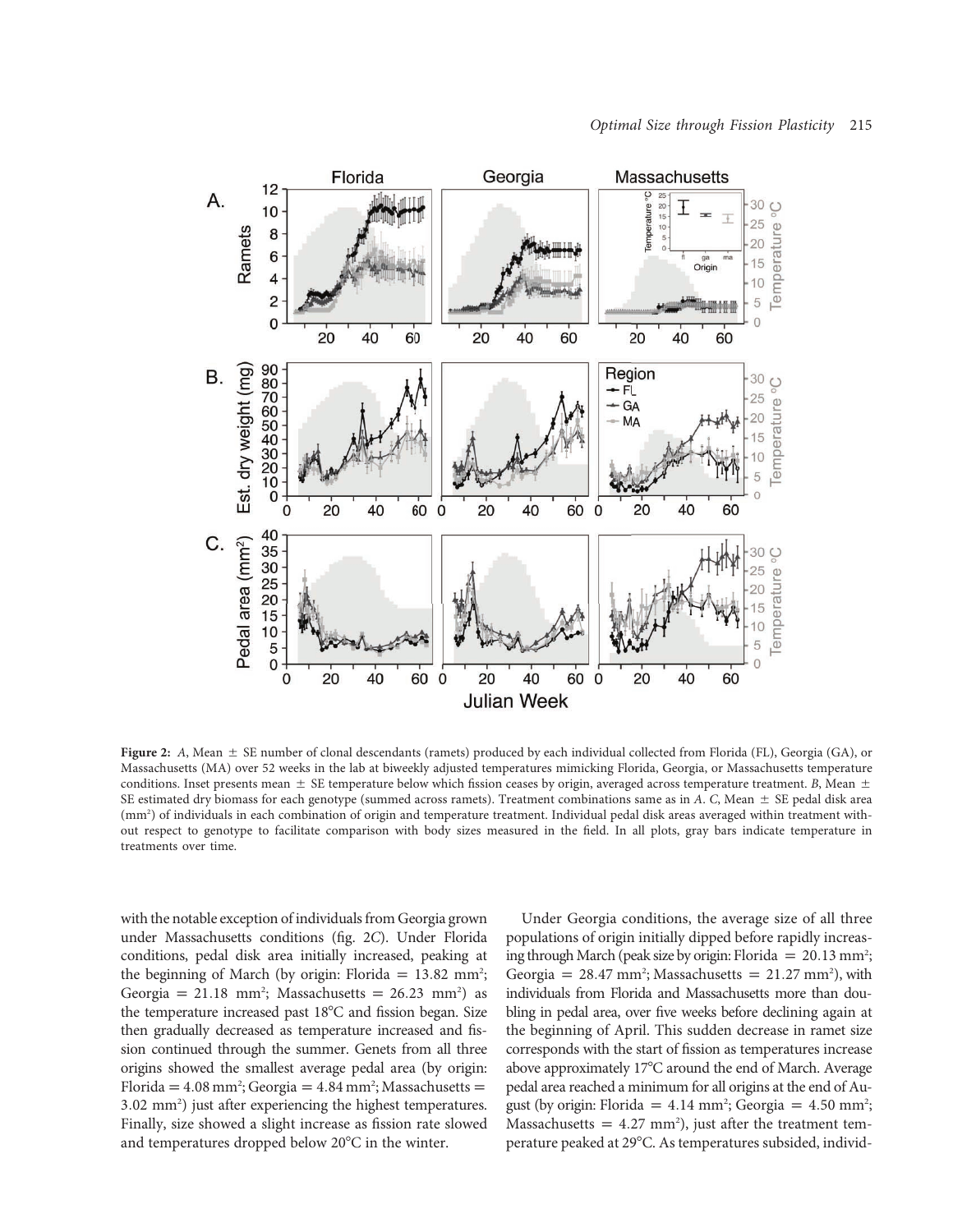ual body size began to increase again through the fall and winter.

When grown under Massachusetts conditions, individuals from all three sites showed an erratic decline in body size for the first few weeks of the experiment before beginning to increase again mid-May as temperatures approach 10°C. Average body size increased steadily as the temperature rose through the summer, although in Massachusetts, genets from different origins differed in their response. Individuals from Massachusetts achieved the largest average body size (26.13 mm<sup>2</sup>) in August, just before most individuals went through their sole bout of fission after the peak summer temperature of 17°C. After a drop in average pedal area following fission, sizes slightly increased until the treatment temperature dropped below  $11^{\circ}$ C, at which point the average size began to decline, suggesting either a reduced ability to take in food or an increased metabolic cost below 107C. Individuals from Georgia also increased through the spring before exhibiting a reduction in average body size due to fission in August (minimum <sup>∼</sup>18.04 mm2 ). However, as temperature declined, the average size increased steadily until stabilizing (pedal area ∼32 mm2 ) at the end of November, when temperatures fell below 10°C. Individuals from Florida grew through the spring and summer, reaching their peak body size at the end of September (22.17 mm<sup>2</sup>) before showing a steady decline in body size as temperature dropped below 13°C, even though no fission occurred.

The best-fit individual growth curve model (LME) includes a fourth-degree polynomial relationship between average pedal area and time, supporting the finding of significant seasonal fluctuations in body size over the year. The model also includes site of origin, temperature treatment, and the interaction of the two factors with time as terms that significantly improve the fit of the model compared with the time-only model (log likelihood  $=$  $-153.92$ ,  $P < .001$ , dAIC =  $-121.91$ ; for full details, see app. C). These additional factors support the observation that the magnitude and timing of fluctuations in body size are influenced by both the pattern of temperature and variation among genotypes.

Over 3 years, the average pedal area measured in the field over time (fig. 3) was smaller in Florida than in Georgia or Massachusetts (∼7 vs. 15 and 16 mm<sup>2</sup>, respectively). Seasonal variation in body size, however, was smaller in both Florida and Massachusetts (range of monthly means  $=$ 6.7 and 15.71 mm<sup>2</sup>, respectively) than that observed in Georgia (31.24 mm<sup>2</sup>). The magnitude and timing of seasonal fluctuations in body size varied from year to year in both Florida and Massachusetts. In Georgia, a strong pattern of body size increasing through the early spring before rapidly decreasing through the summer was repeated for 3 years, although there is variation in the timing of the peak among years. The span of average pedal area measured in the field in Georgia (∼6–35 mm2 ) is similar to that observed for Georgia individuals in Georgia conditions in the lab, with both showing an approximate threefold increase in average body size between fall and spring. Despite year to year variation, field-measured patterns at all three sites are consistent with trends in body size measured over time in experimental treatments where individuals were grown in their home conditions (fig. 2C).

The average reaction norm of mean ramet pedal area with temperature showed a unimodal pattern and peaked at 14°C (fig. 4). Fission did not occur at either  $6^{\circ}$  or  $9^{\circ}$ C but did at all higher temperatures, increasing, on average, as temper-



**Figure 3:** Mean  $\pm$  SE pedal disk area (mm<sup>2</sup>) of individuals measured in the field across 4 years in Florida, Georgia, and Massachusetts. Mean number of individuals collected per time point is 92  $\pm$  9.8 anemones. Whe number of individuals collected per time point is  $92 \pm 9.8$  anemones. Where four or more months have elapsed between sampling times, line slope should be interpreted with caution because fluctuations in size likely occurred but were not captured. FL, Florida; GA, Georgia; MA, Massachusetts.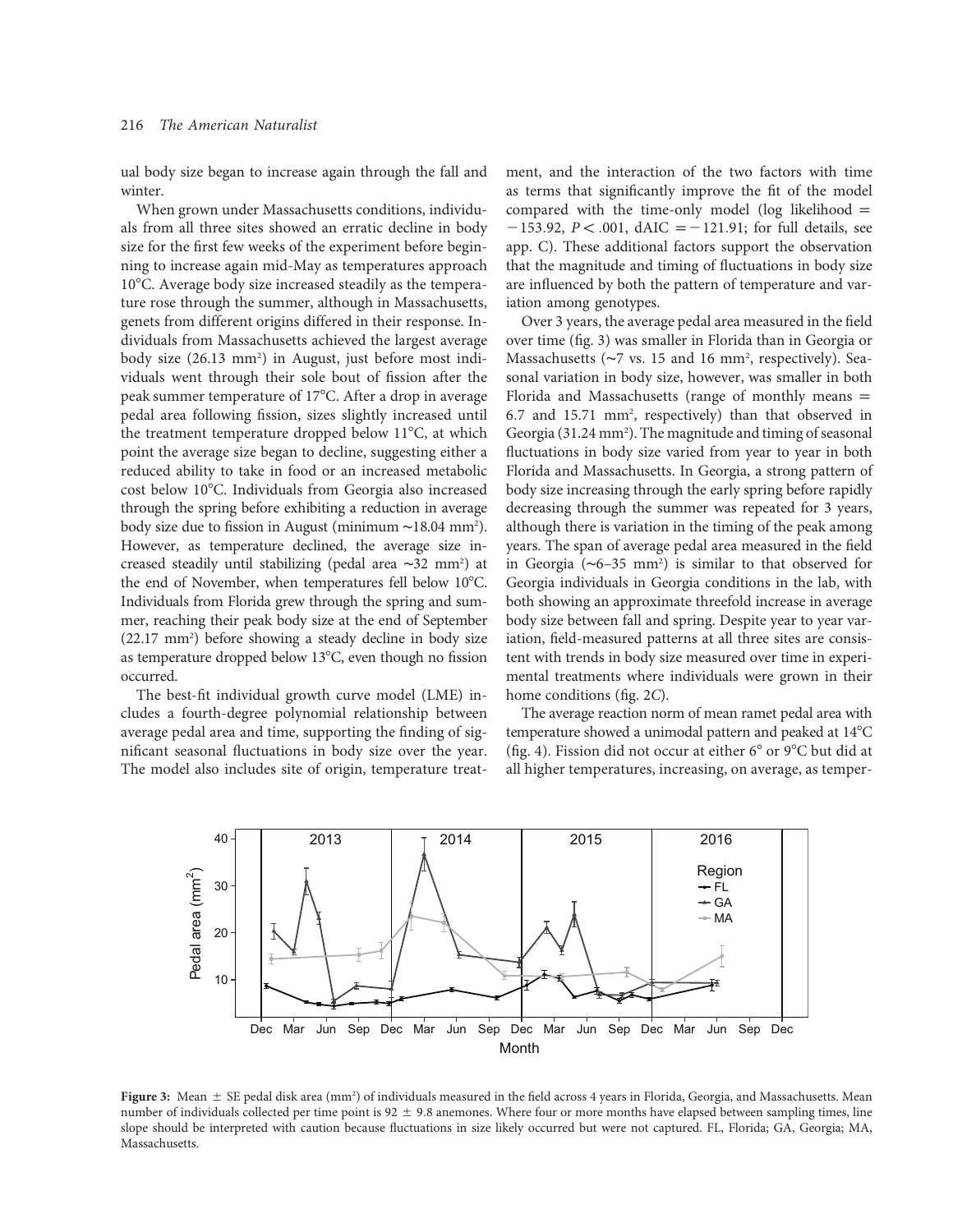

Figure 4: Mean  $\pm$  SE pedal area (mm<sup>2</sup>) and fission rate (natural log number of clonal descendants per week) calculated from clonal replicates of nine genets grown in each of five constant-temperature common garden trea replicates of nine genets grown in each of five constant-temperature common garden treatments for 12 weeks.

ature increased (fig. 4). Site-level differences were not analyzed because the subset of the genets represented were nonrandom (see app. D). There was some variation in the height and slope of curves among genets; however, the general shape described above was consistent among genets.

### Discussion

In the sea anemone Diadumene lineata, fission and body size clearly respond to temperature and contribute to regionspecific patterns of growth, fission, and body size across seasons in both the laboratory and the field. Beyond the effects of temperature-mediated plasticity, differences due to site of origin were observed, potentially reflecting genetic differentiation among populations. For example, anemones from Florida grown in Florida-mimicking conditions divide more frequently and are smaller bodied then anemones collected from other regions when grown in the same Florida-mimicking conditions. Additionally, seasonal fluctuations in body size for all sites of origin show a "warmer is smaller" pattern that is consistent with the temperaturesize rule (Kingsolver and Huey 2008) in Florida-mimicking conditions but show more complicated patterns under Georgia or Massachusetts temperature regimes.

Deviations from the "warmer is smaller" prediction can be explained in light of the result that pedal area follows a unimodal rather than monotonic reaction norm with temperature (fig. 4). Because the range of temperatures observed at each site is only a subset of those observed across the species range determines, only a portion of the reaction norm is expressed in conditions mimicking each site as seasons change. As such, ramet size is positively correlated with temperature in northern conditions, negatively correlated with temperature in the south, and unimodal

with temperature at intermediate sites. The expression of these patterns under seasonal conditions results in the observed site-specific patterns of body size change over the year (fig. 2C).

There appears to be a threshold temperature for fission at all sites, which interestingly falls very near the temperature at which maximum body size is attained (∼147– 17°C). Above the threshold temperature, fission rate increases with temperature and ramet body size declines in a manner consistent with an increasing risk of oxygen limitation for large-bodied animals in warming conditions. In both the reaction norm and under seasonally changing conditions, a correlation between increasing fission rate and decreasing body size occurs over the warmest part of the species thermal tolerance range, where oxygen stress is most likely to occur (Pörtner 2001; Forster et al. 2011). The initiation and acceleration of fission at higher temperatures is consistent with the hypothesis that size (and surface area to mass ratio) modification through fission is an adaptive response to oxygen diffusion limitation. Because cold water is able to hold more oxygen at the same time that metabolic rate is lower, it is unlikely that the observed decline in size with low temperature is due to diffusion limitation. Cold temperatures can limit growth by inhibiting mechanical function needed to capture and digest prey as well as disrupting aerobic respiration (Pörtner 2002). Unlike the limits imposed at warm temperatures, however, these cold water limitations are not body size dependent and thus cannot be alleviated through growth or fission. The location of the threshold temperature at which fission begins may interact with body size, reflecting the point at which growth becomes inhibited by oxygen diffusion. Alternatively, individuals may respond to the temperature itself as a signal. More investigation is required to understand the mechanism underlying the relationship of temperature with fission rate.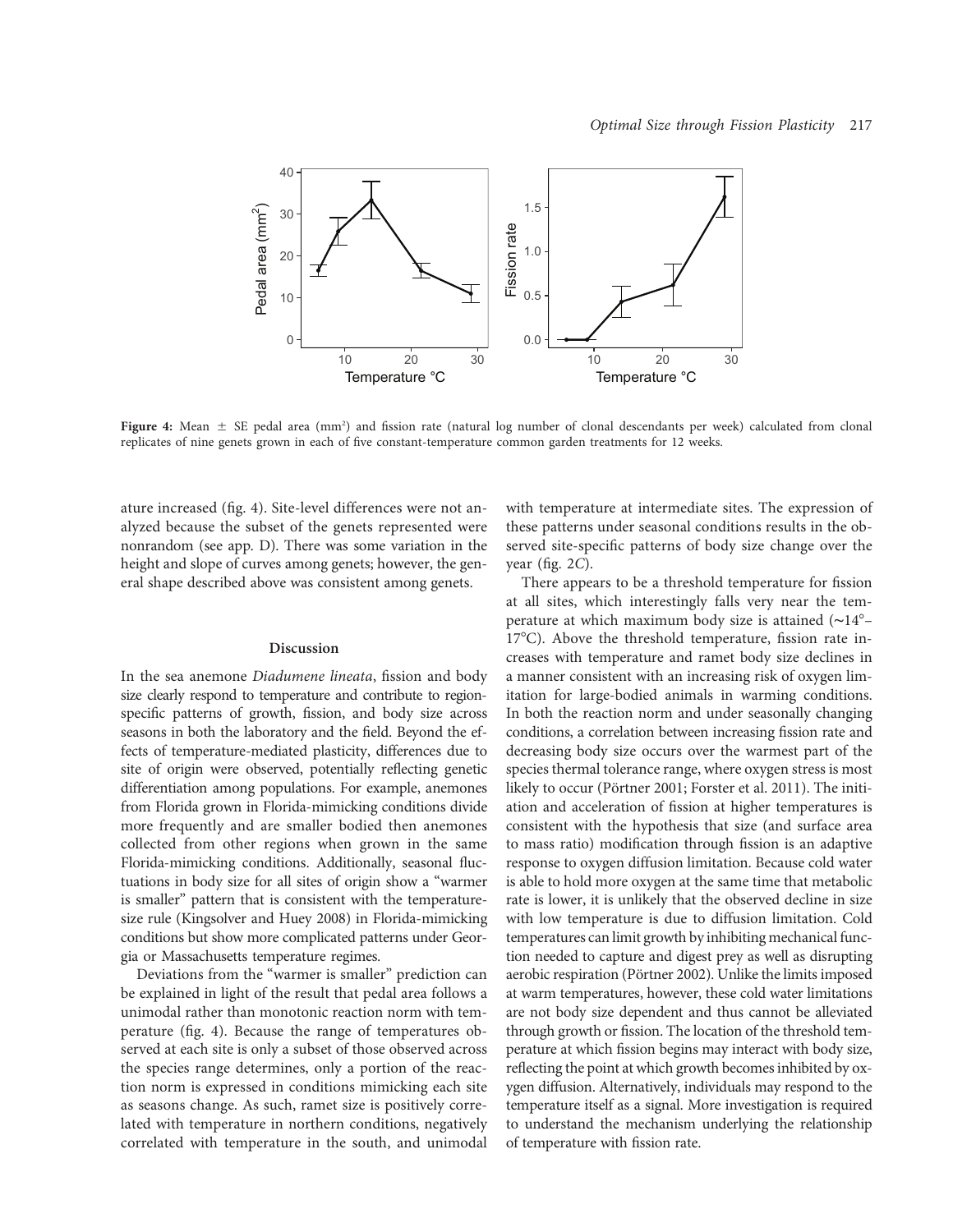## 218 The American Naturalist

Despite reductions in ramet size, the total biomass for genets maintained in growth chambers increased across all seasonal conditions. This is consistent with—although not a definitive test of—fission allowing for genet level biomass accumulation when unitary body size is allometrically constrained (Sebens 1982; Hughes 2005). Variation in the growth patterns among populations of origin presents an interesting clue into the types of adaptation that may occur (Angilletta et al. 2003). For example, individuals from Florida clearly show a steeper relationship between fission rate and temperature than either Georgia or Massachusetts populations. At the same time, they are able to accumulate biomass at higher rates across warm temperatures. Thus, although warm conditions limit individual ramet size, high fission rates allow for increases in genet-level biomass, In contrast, individuals from Georgia show similar rates of fission compared with Massachusetts across all temperatures but produce larger bodies and accumulate notably higher biomass even under the coldest conditions. This suggests that Massachusetts individuals either grow less efficiently or invest energy differently relative to Georgia individuals. Massachusetts individuals may invest more heavily in cold tolerance mechanisms (e.g., heat shock proteins [Sørensen et al. 2003], antifreeze proteins [Zachariassen and Kristiansen 2000], or mucus [McManus et al. 1997]). Or, tantalizingly, they could be investing proportionally more energy into gametogenesis, which was not assayed in this study. However, given their low survival rates even in home conditions, it is also possible that Massachusetts genotypes are simply maladapted.

In the field, site-specific patterns of seasonal temperature interact with population-specific growth and fission rate reaction norms to produce differing patterns of body size and clonal proliferation throughout the year. Changes in the average body size through time across multiple years show the same broad trends found in laboratory experiments, confirming that seasonal temperature is a major contributor to the size distributions of populations through time and across the species range. Because relationships among body size, metabolism, and temperature govern the acquisition and allocation of energy, the timing and magnitude of changes in fission rate and body size likely influence the timing and magnitude of gamete production. While no mature gametes were produced during the laboratory experiments, field-collected anemones from all three populations did produce eggs and sperm in the summer. While the concept of size at maturity is difficult to apply directly to an animal where size, age, and development are so decoupled, there is a threshold size below which gametes are rarely found, and the number of gametes produced above this threshold scales with body size (see Ryan 2017a). These size-dependent gametogenesis relationships suggest that the genetic and plastic fission rate

variation documented in this study are potentially important in geographic patterns of asexual and sexual investment in addition to influencing somatic growth rate.

Across the latitudinal range of this species, both geographic variation in temperature regime and genetic variation in the underlying reaction norms determine key life cycle transitions. These transitions affect patterns of body size and reproductive dynamics of local populations. The timing of fission and growth under the local temperature regime depends on the shape of the thermal reaction norm and location of thermal thresholds, so these traits are likely important targets for selection during local adaptation (Angilletta et al. 2004). Beyond providing empirical evidence for the role of temperature-mediated fission rate as a potential mechanism contributing to the temperature-size rule, the patterns presented here suggest a fruitful direction for studying the adaptive value of fission. For all clonal organisms, small variations in fission and growth rates can lead to rapid fluctuations in body size, which may allow fine-scale tuning of phenotypes to local optima, even as those optima change in rapidly fluctuating environments. Understanding the variety of mechanisms that such animals use to manipulate their shape and size in response to the environment is essential to understanding the evolution of these dynamic species.

#### Acknowledgments

This work fulfilled part of the requirements for a doctoral degree in the Department of Biological Science at Florida State University. The project was supported by the Professional Association of Diving Instructors Foundation (grant 8121) and the Florida State University Coastal Marine Laboratory. I thank Althea Moore and Chris Wilhelm for significant field and logistical assistance as well as Samuel Bedgood, Matthew Berning, and Kerri Brinegar for assistance in the lab. I also thank Tom Miller, Alice Winn, Janie Wulff, and the anonymous reviewers, whose comments greatly improved this manuscript.

#### Literature Cited

- Amarasekare, P., and C. Johnson. 2017. Evolution of thermal reaction norms in seasonally varying environments. American Naturalist 189:E31–E45.
- Angilletta, M. J., T. D. Steury, and M. W. Sears. 2004. Temperature, growth rate, and body size in ectotherms: fitting pieces of a lifehistory puzzle. Integrative and Comparative Biology 44:498–509.
- Angilletta, M. J., R. S. Wilson, C. A. Navas, and R. S. James. 2003. Tradeoffs and the evolution of thermal reaction norms. Trends in Ecology and Evolution 18:234–240.
- Atkinson, D. 1994. Temperature and organism size—a biological law for ectotherms? Advances in Ecological Research 25:1–58.
- Atkinson, D., S. A. Morley, and R. N. Hughes. 2006. From cells to colonies: at what levels of body organization does the